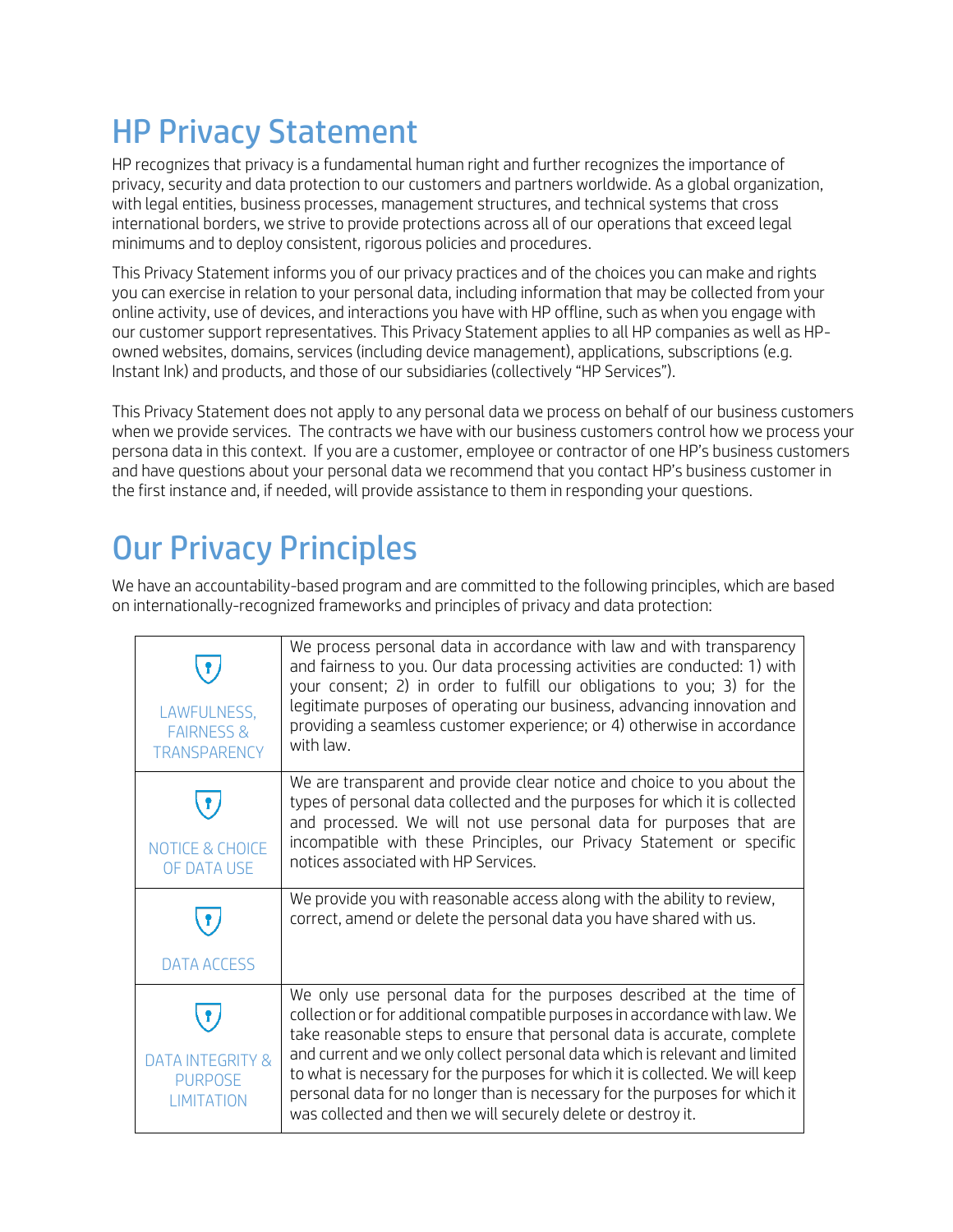| <b>DATA SECURITY</b>                                          | To protect personal data against unauthorized use or disclosure we<br>implement strong information security controls in our own operations and<br>offer market-leading products and solutions with high levels of data<br>security protection.         |
|---------------------------------------------------------------|--------------------------------------------------------------------------------------------------------------------------------------------------------------------------------------------------------------------------------------------------------|
| <b>ACCOUNTABILITY</b><br><b>FOR ONWARD</b><br><b>TRANSFER</b> | We acknowledge our potential liability for transfers of personal data<br>among HP entities or to third parties. Personal data will only be shared<br>when third parties are obligated by contract to provide equivalent levels of<br>protection.       |
| RECOURSE,<br><b>OVERSIGHT &amp;</b><br>ENFORCEMENT            | We are committed to resolving any concerns regarding your personal data.<br>We voluntarily participate in several international privacy programs that<br>provide recourse to individuals if they feel HP has not adequately respected<br>their rights. |

## International Data Transfers

As a global company, it is possible that any information you provide may be transferred to or accessed by HP entities worldwide in accordance with this Privacy Statement and on the basis of the following international privacy programs.

#### EU-US PRIVACY SHIELD

Although not used for data transfers as of July 16<sup>th</sup> 2020, HP complies with the EU-US Privacy Shield Framework as set forth by the US Department of Commerce regarding the collection, use, and retention of personal information from European Union member countries. HP has certified that it adheres to the Privacy Shield Principles of Notice, Choice, Accountability for Onward Transfer, Security, Data Integrity and Purpose Limitation, Access and Recourse, Enforcement and Liability. If there is any conflict between the policies in this privacy policy and the Privacy Shield Principles, the Privacy Shield Principles shall govern. To learn more about the Privacy Shield program, and to view our certification page, please visit [www.privacyshield.gov.](http://www.privacyshield.gov/)

In compliance with EU-US Privacy Shield Principles, HP commits to resolve complaints about your privacy and our collection or use of your personal information. European Union individuals with inquiries or complaints regarding this privacy policy should first contact the [HP Privacy Office.](http://www8.hp.com/us/en/privacy/ww-privacy-form.html)

HP has further committed to refer unresolved privacy complaints under the EU-US Privacy Shield Principles to BBB EU PRIVACY SHIELD, a non-profit alternative dispute resolution provider located in the United States and operated by the Council of Better Business Bureaus. If you do not receive timely acknowledgment of your complaint, or if your complaint is not satisfactorily addressed, please visit <https://bbbprograms.org/privacy-shield-complaints/> for more information and to file a complaint.

If your complaint is not resolved through the above channels, under limited circumstances you may be able to invoke binding arbitration before a Privacy Shield Panel.

HP is subject to the investigatory and enforcement powers of the U.S. Federal Trade Commission, or any other U.S. authorized statutory body.

*\** PrinterOn America Corporation; HP Inc; Hewlett-Packard World Trade, LLC; HPQ Holdings, LLC; Compaq Information Technologies, LLC; Indigo America, Inc; Hewlett-Packard Enterprises, LLC; HPI J1 Holdings LLC; HP R&D Holding LLC; HPI Luxembourg LLC; HPI Federal LLC; HPI Brazil Holdings LLC; HPI Bermuda Holdings LLC; HP Hewlett Packard Group LLC; Hewlett-Packard Company Archives LLC; HP US Digital LLC;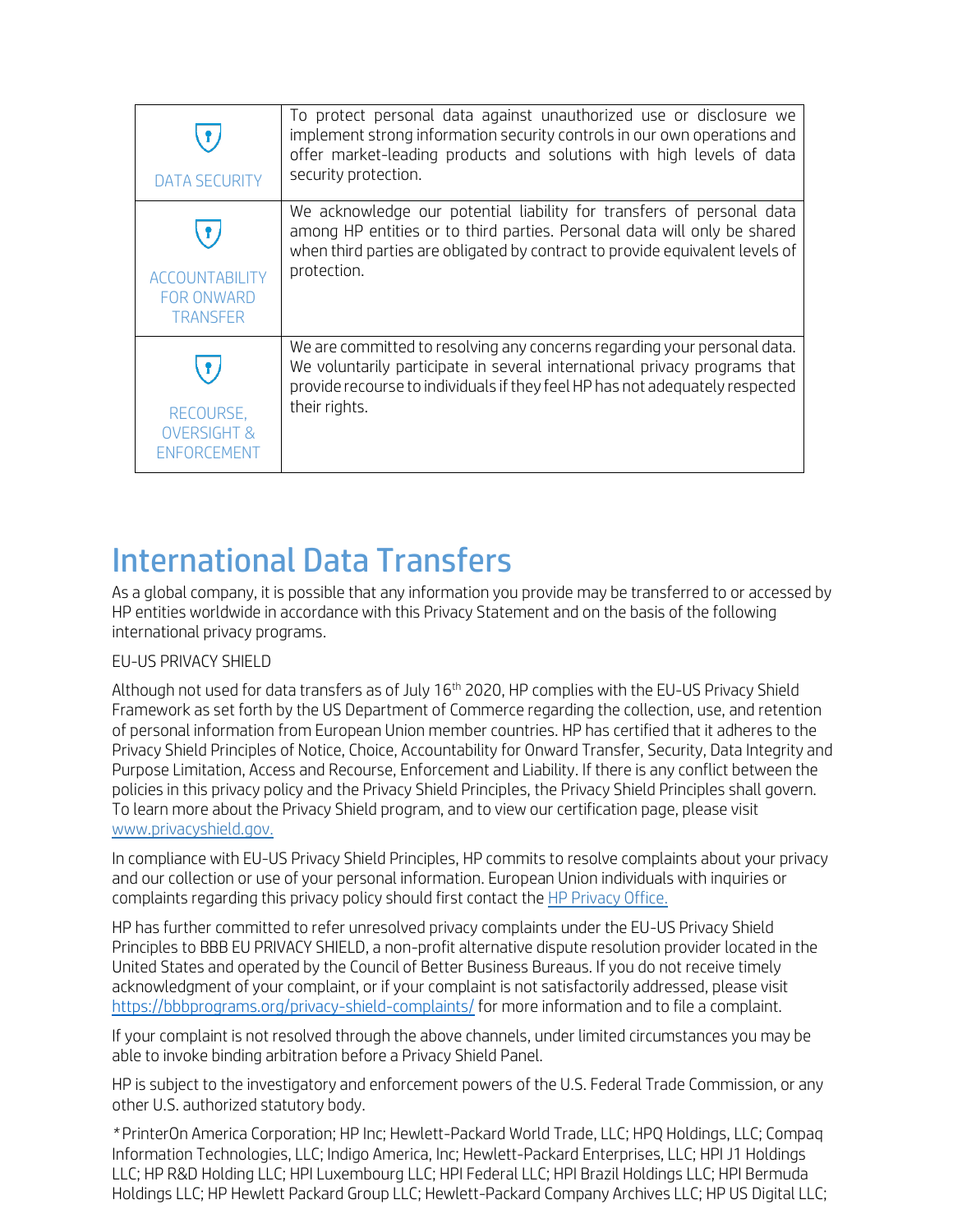HP Jade Holding LLC; HP Health Solutions Inc; HP Licensing Holding LLC; HP USA Manufacturing LLC; HP Technology Holdings LLC; Teradici Inc; Hewlett-Packard Development Company, L.P; Tall Tree Insurance Company.

#### BINDING CORPORATE RULES

HP's Binding Corporate Rules ("BCR") ensure that personal data transferred from the European Economic Area ("EEA") is adequately protected while being processed by any of HP's global entities. HP transfers of personal data from the EU are conducted in accordance with the following approved BCR:

- HP's BCR for Controller ("BCR-C"). Effective in 2011, HP's BCR-C cover transfers of the personal data of existing and prospective HP consumer customers, as well as HP employees and job candidates as job candidates.
- HP's BCR for Processor ("BCR-P") Approved by the majority of Data Protection Regulators in the EEA and Switzerland, effective in 2018. HP's BCR-P is available to HP's enterprise customers to facilitate the transfer of their personal data from the EEA.

More information about our BCRs can be foun[d here.](https://www8.hp.com/uk/en/binding-corporate-rules.html)

#### APEC CROSS-BORDER PRIVACY RULES

HP's privacy practices described in this Statement comply with the APEC Cross Border Privacy Rules System ("CBPR"), including transparency, accountability, and choice regarding the collection and use of your personal information, as well as the Privacy Recognition for Processors system ("PRP"). The CBPR and PRP certifications do not cover information that may be collected through downloadable software on third-party platforms. The APEC CBPR and PRP systems provide a framework for organizations to ensure protection of personal information transferred among participating APEC economies. More information about the APEC framework can be found [here.](http://www.cbprs.org/)

If you have an unresolved privacy or data use concern related to HP's APEC Certification that we have not addressed satisfactorily, please contact [our U.S.-based third-party dispute resolution provider](https://bbbprograms.org/programs/all-programs/GlobalPrivacyDivision/APEC-Certifications/FileAPEC-Complaint) (free of charge).



## How We Use Data

We collect and use personal data to manage your relationship with HP and HP Service and better serve you when you are using HP Services by personalizing and improving your experience. We use and otherwise process your data for the following business purposes:

#### CUSTOMER EXPERIENCE



Providing you with a seamless customer experience by maintaining accurate contact and registration data, delivering comprehensive customer support, through a number of mediums including online message and chat centers, communicating with you about offering products, services, subscriptions and features that may interest you and enabling you to participate in contests, outbound satisfaction calls and surveys, customer incentives, benefits, and loyalty rewards. We also use your data to deliver a tailored experience, personalize the HP Services and communications you receive and create recommendations based your use of HP Services.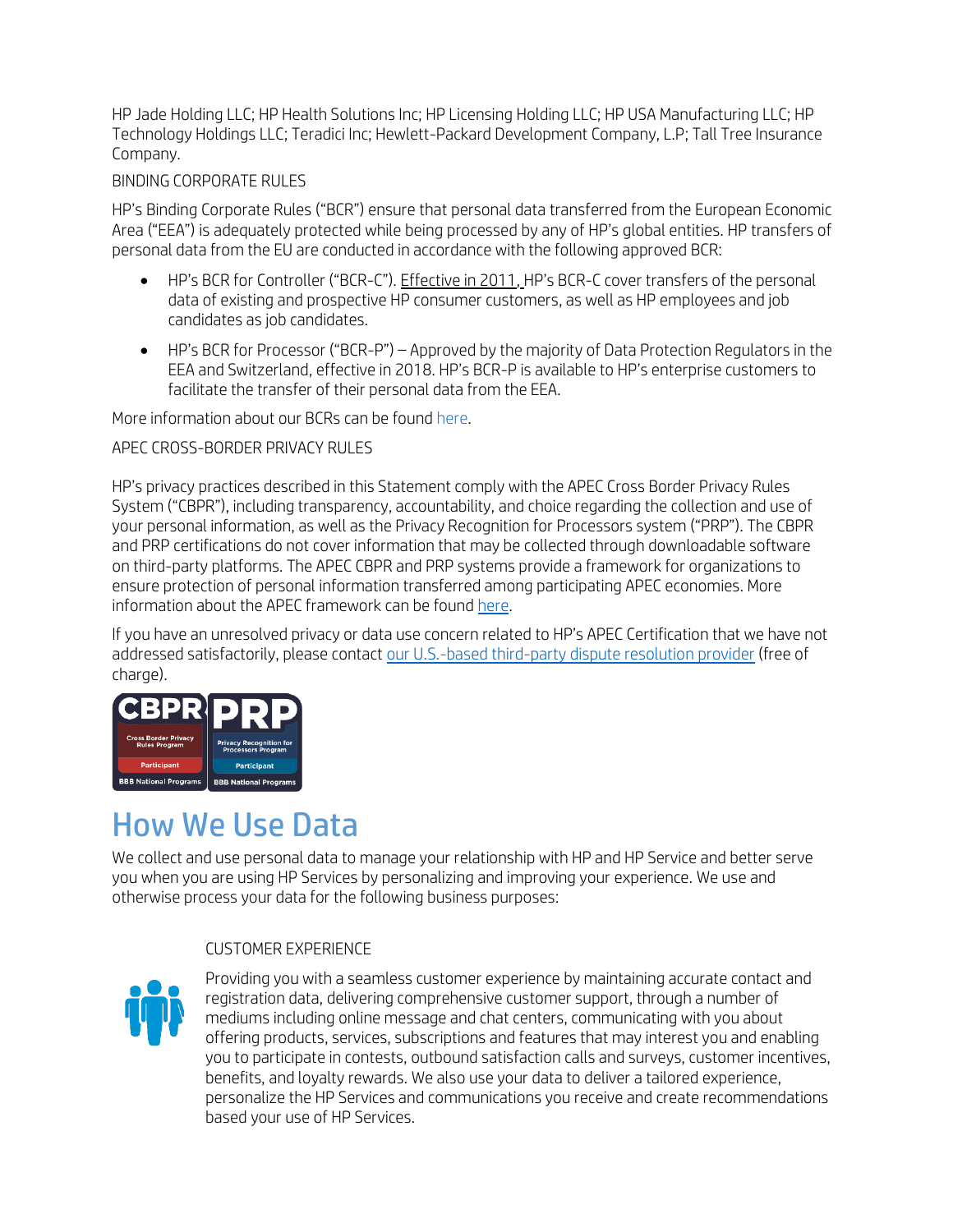#### TRANSACTION SUPPORT



Assisting you in completing transactions and orders of our products or services, administering your account, processing payments, arranging shipments and deliveries and facilitating repairs and returns.

#### PRODUCT SUPPORT & IMPROVEMENT



Communicating with you to inform you or make you aware of non-transactional product features not addressed through Customer Service or Administrative Communications. Improving the performance and operation of our products, solutions, services and support, including warranty support and timely firmware and software updates and alerts to ensure the continued operation of the device or service. For more information, please see the section o[n Information Automatically Collected.](http://www8.hp.com/us/en/privacy/use-of-cookies.html)

#### ADMINISTRATIVE COMMUNICATIONS



Communicating with you about HP Services. Examples of administrative communications may include responses to your inquiries or requests, service completion or warrantyrelated communications, safety recall notifications, communications required by law or applicable corporate updates related to mergers, acquisitions or divestitures.

#### **SECURITY**



E ger

Maintaining the integrity and security of our websites, products, features and services and preventing and detecting security threats, fraud or other criminal or malicious activity that might compromise your information. When you interact with us, we will also take reasonable steps to verify your identity, such as requiring a password and user ID, before granting access to your personal data. We may also maintain additional security measures, such as CCTV, to safeguard our physical locations.

#### BUSINESS OPERATIONS

Conducting ordinary business operations, verifying your identity, making credit decisions if you apply for credit, conducting business research, analytics, planning and strategy, corporate reporting and management, sales related activities, staff training and quality assurance purposes (which may include monitoring or recording calls to our customer support) and outreach.



#### RESEARCH & INNOVATION

Innovating new and existing new products, features and services using research and development tools and incorporating data analysis activities.



#### MARKETING AND ADVERTISING

Providing personalized promotional offers (in accordance with your **Privacy Preferences**) on HP Services through e-mail, SMS/text-messages, in application marketing and third party platforms and other selected partner websites (for example, you might see an advertisement for a product on a partner site that you have recently viewed on an HP site). In accordance with your stated communication preferences, we may also share some of your information with selected partners, marketing service providers and digital marketing networks to present advertisements that might interest you in other sites or mobile applications..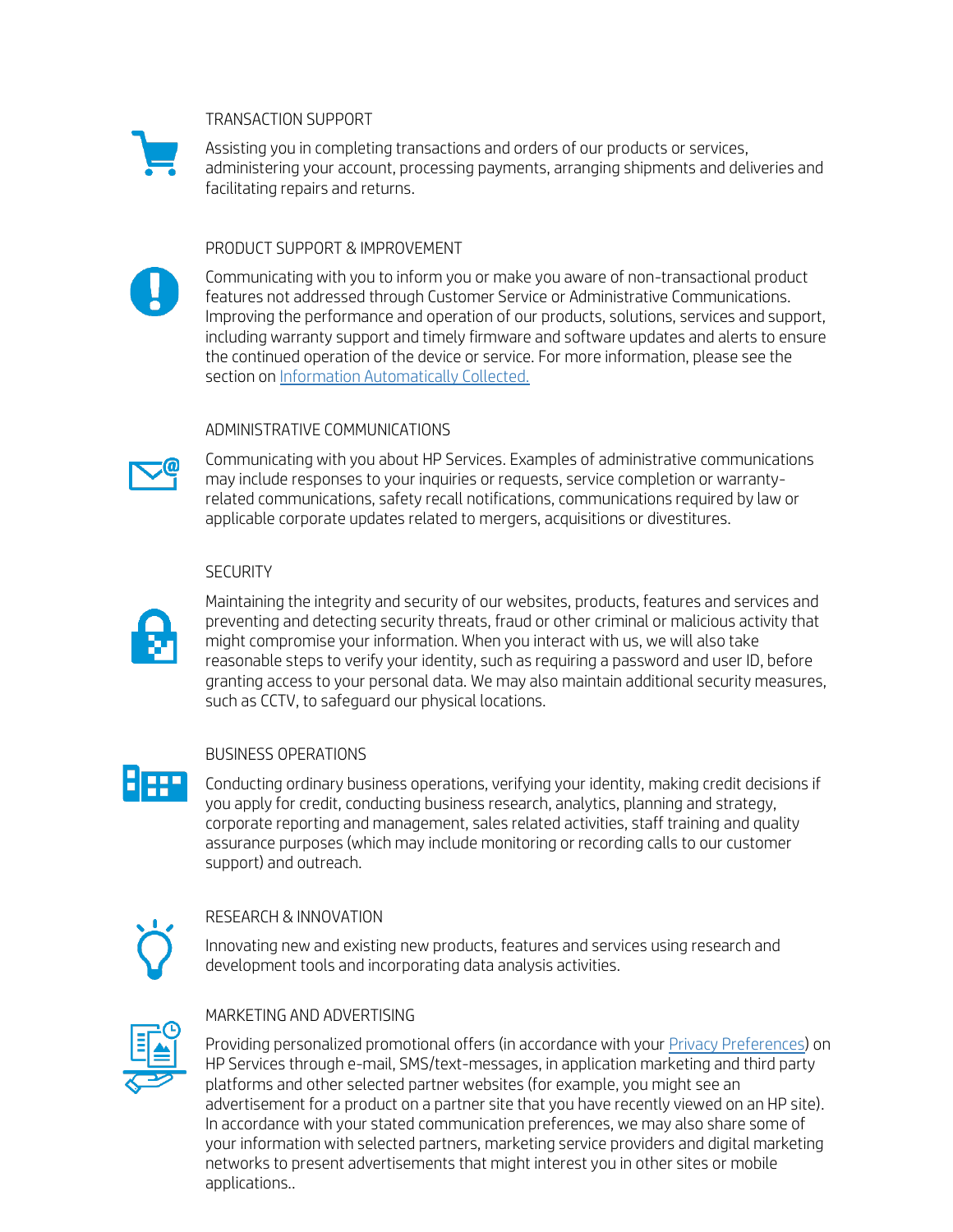#### COMPLIANCE WITH LAW



Compliance with applicable laws, regulations, court orders, government and law enforcement requests, to operate our services and products properly and to protect ourselves, our users and our customers and to solve any customer disputes. Information collected may also be used to investigate security incidents and potential breaches of personal information, notify individuals and third parties of the breach and to prepare to defend lawsuits. ARTIFICIAL INTELLIGENCE / MACHINE LEARNING



As user interfaces become more complex and personalized, HP may use data to allow devices to better tailor services towards a customer in terms of the way information or tasks are presented. For example, using body and biometric data (with your consent) to enhance customer experience and services around our products and services, such as device security and virtual reality applications.

#### SERVICE DELIVERY



Where automatic data collection is strictly necessary for providing HP Services or delivering a product that you have requested. Without the collection of telemetry (such as Printer Usage Data) and personal data we cannot provide certain services of functionality we have agreed to provide to the customer. In addition, we may use automatic data collection to support and improve HP Services and support business operations relating to HP Services.

#### ACCOUNT MANAGEMENT



When using our products and services, including our online stores, you may create sign in credentials or an account with HP. When you create these credentials with your e-mail address and password, a unique identifier is created that allows you to use the same credentials for all our services. Depending on the services you are engaged with, the information associated with your credentials or account may also include delivery address, payment card information and history, details of purchased and connected devices, device and connection settings, device service usage data, as well as your preferences for recommendations and offers from HP.

Please see our [Data Collection and Use Matrix](http://www8.hp.com/us/en/pdf/privacy/HP_Privacy_Matrix.pdf) for a quick-reference guide to how we use the data we collect and our basis for processing such data.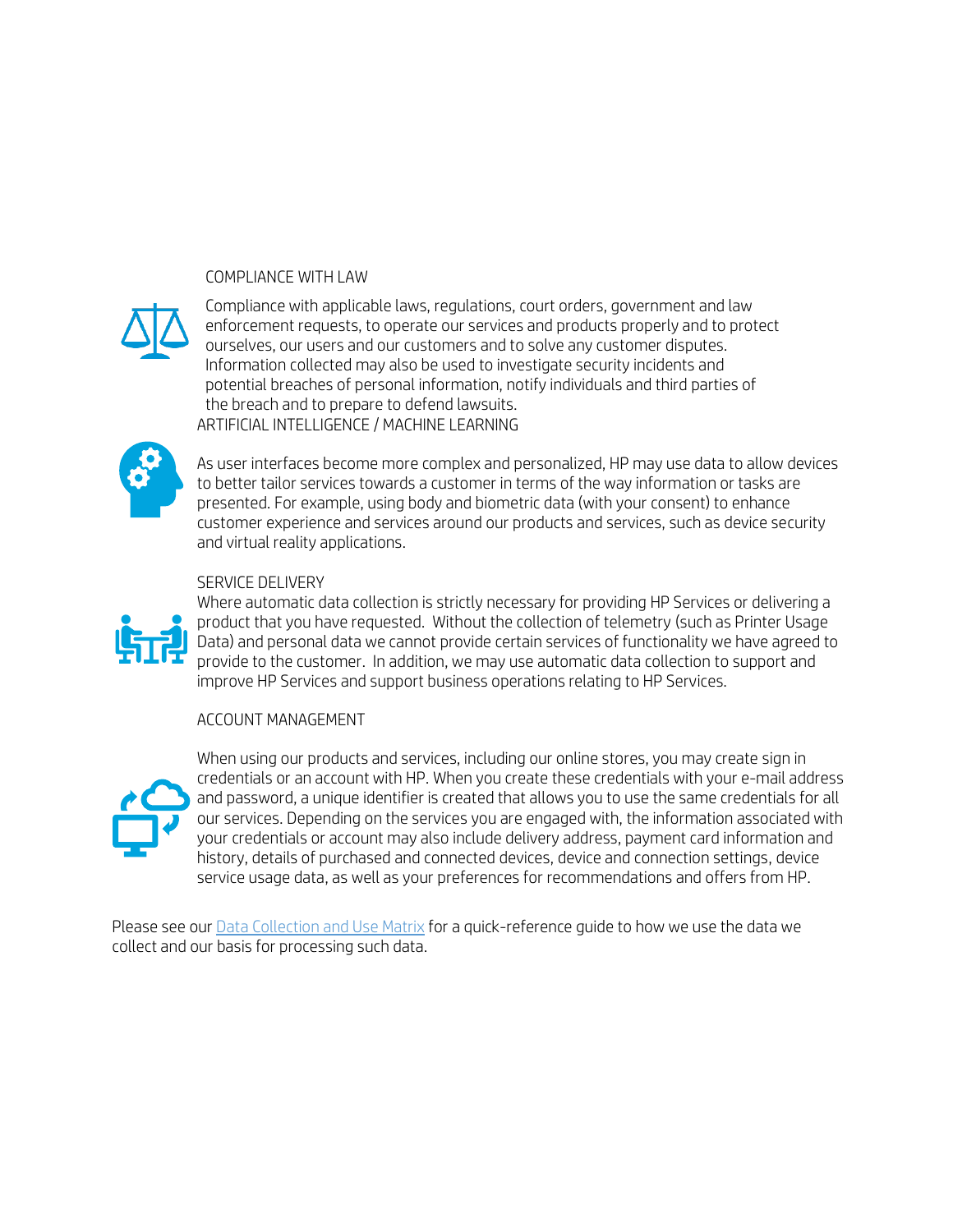## What Data We Collect

Personal data is any information that personally identifies you or from which you could be identified either directly or indirectly. We may collect your personal data through your use of HP Services or during interactions with HP representatives.

The categories of personal data we collect from you depends on the nature of your interaction with us or on the HP Services you use, but may include the following:

#### INFORMATION COLLECTED ABOUT YOU

- *Contact Data*  We may collect personal and/or business contact information including your first name, last name, mailing address, telephone number, fax number, email address and other similar data and identifiers.
- *Payment Data*  We collect information necessary for processing payments and preventing fraud, including credit/debit card numbers, security code numbers and other related billinginformation.
- *Account Data*  We collect information such as how you purchased or signed up for HP Services, your transaction, billing and support history, the HP Services you use and anything else relating to the account you create.
- *Location Data* We collect geolocation data when you enable location-based services or when you choose to provide location-related information during product registration or when interacting with our website.
- *Security Credentials Data*  We collect user IDs, passwords, password hints, and similar security information required for authentication and access to HP accounts.
- *Demographic Data*  We collect, or obtain from third parties, certain demographic data including, for example, country, gender, age, preferred language, and general interest data.
- *Preferences*  We collect information about your preferences and interests as they relate to HP Services (both when you tell us what they are or when we deduce them from what we knowabout you) and how you prefer to receive communications from us.
- *Social Media Data*  We may provide social media features that enable you to share information with your social networks and to interact with us on various social media sites. Your use of these features may result in the collection or sharing of information about you, depending on the feature. We encourage you to review the privacy policies and settings on the social media sites you use to make sure you understand the information that is collected, used, and shared by those sites.
- *Body and biometric Data*  When you use our products, you might provide us with information about your body, such as your height or weight, or gait to create personalized objects with our3D Print technology. With your permission, some of our products may collect biometric information (such as a fingerprint) to perform functions on the device.
- *Other Unique Identifying Information*  Examples of other unique information that we collect from you include product serial numbers, information you provide when you interact in-person, online or by phone or mail with our services centers, help desks or other customer support channels, your written, voice or video responses to customer surveys or contests or additional information you have provided to us to facilitate delivery of HP Services and to respond to your inquiries. If you apply for instant credit, we may ask you to provide additional personal data such as salary, government-issued identification number, banking/financial account information, and other information (for example from credit reporting agencies) for authentication purposes and to verify creditworthiness.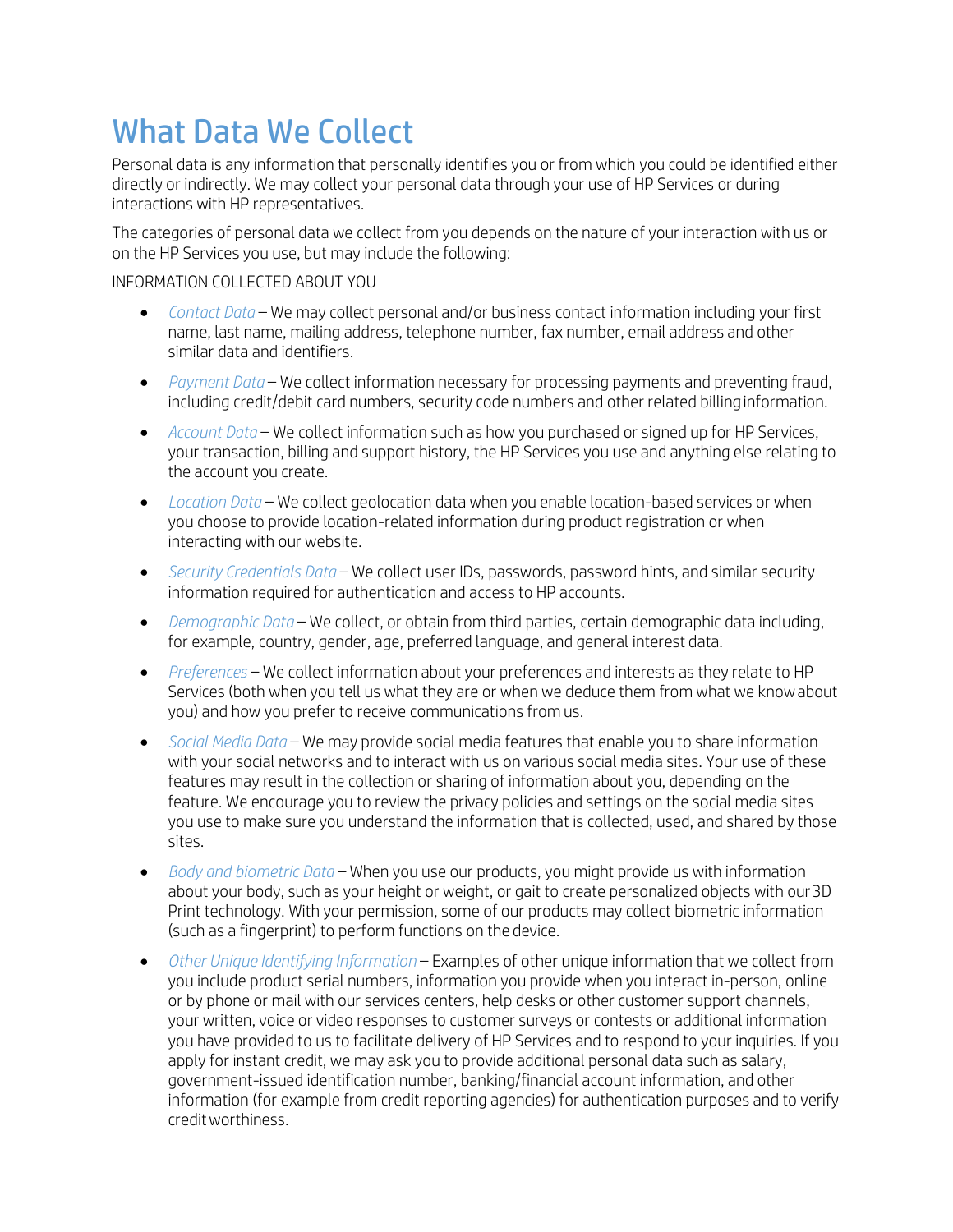• *Specific HP-Service Data Collection –* Select HP Services, such as HP Gaming and Immersive Applications may collect additional types of data to enable functionality and specialized features. To learn more about a specific HP Service[, please click](https://www8.hp.com/us/en/privacy/hp-services-collection-and-data-use.html) here.

#### INFORMATION AUTOMATICALLY COLLECTED

- *Printer Usage Data*  We collect printer usage data such as pages printed, print mode, media used, ink or toner cartridge type (in particular, whether non-original cartridges, or cartridges with a non-HP chip or electronic circuitry are used), file type printed (.pdf, .jpg, etc.), application used for printing (Word, Excel, Adobe Photoshop, etc.), file size, time stamp, and usage and status of other printer supplies. We do not scan or collect the content of any file or information that might be displayed by an application.
- *Device Data*  We collect information about your computer, printer and/or device such as operating system, firmware, amount of memory, region, language, time zone, model number, first start date, age of device, device manufacture date, browser version, device manufacturer, connection port, warranty status, unique device identifiers, advertising identifiers and additional technical information that varies by product.
- *Application Data*  We collect information related to HP applications such as location, language, software versions, data sharing choices and update details. In cases where we incorporate technologies from third parties, data may be shared between the third party and HP and appropriate notice will provided at the application level.
- *Performance Data*  We collect information regarding the performance of individual device hardware components, firmware, software and applications. Examples of the data we collect include information relating to memory and processor performance, environmental conditions and systems failures, printing events, features, and alerts used such as "Low on Ink" warnings, use of photo cards, fax, scan, embedded web server, and additional technical information that varies by device.
- *Website Browsing Data*  We collect information about your visits to and your activity on our HP websites, applications or websites "powered by" another company on our behalf including the content (and any ads) that you view and interact with, the address of the website from which you arrived and other clickstream behavior (such as the pages you view, the links you click or which items you've added to your shopping basket). Some of this information is collected using cookies, web beacons, embedded web links and similar technologies. To learn more, read Use o[f Cookies](https://www8.hp.com/us/en/privacy/) .
- *Anonymous or Aggregated Data*  We collect anonymous answers to surveys or anonymous and aggregated information about how our HP Services are used. In certain cases, we apply a process of de-identification or pseudonymisation to your data to make it reasonably unlikely to identify you through the use of that data with available technology.

Please note: Some web browsers incorporate "Do Not Track" features. Currently, no industry standard exists for handling "Do Not Track" requests, therefore at this time, our websites may not respond to "Do Not Track" requests or headers from these browsers.

#### INFORMATION FROM THIRD-PARTY SOURCES

We collect data from the following third parties:

• *Data brokers, social media networks and advertising networks* – Commercially-available data such as name, address, email address, preferences, interests, and certain demographic data. For example, personal data may be collected when you access our applications through social media logins (i.e., logging in to our applications using your Facebook or other social media credentials). The basic details we receive may depend on your social network account privacy settings.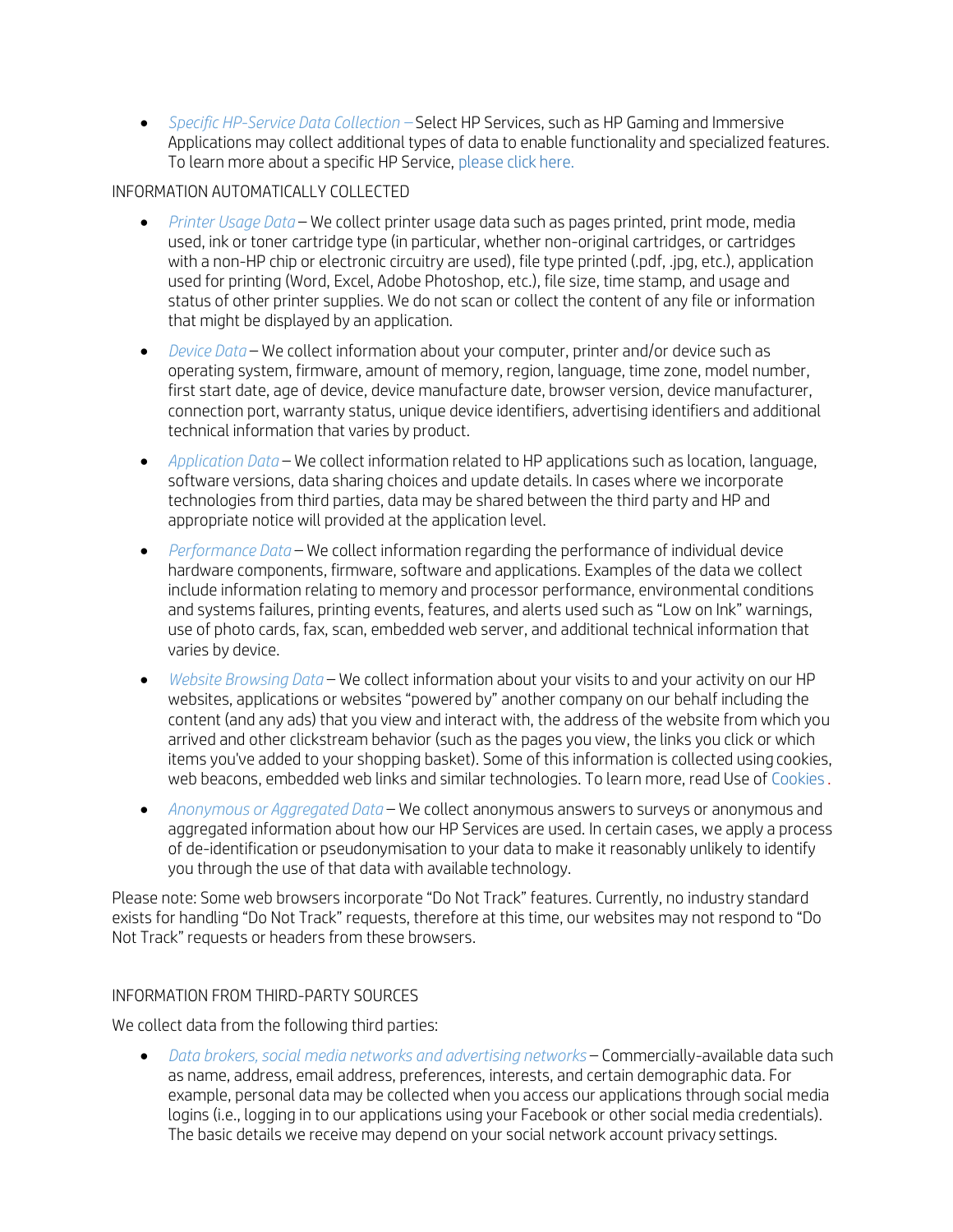- *HP Partners*  If you purchase HP Services from an HP partner, we may receive certain information about your purchase from that partner. We may also receive cookie and insights.
- *Fraud prevention or credit reporting agencies* Data collected to prevent fraud and in connection with credit determinations.
- *HP Enterprise Customers*  In order to provide certain HP Services at an enterprise level, your business contact data may be provided to HP by a designated entity within your business or enterprise (such as a member of your IT department).
- *Analytics Providers*  We also receive non-personal data, such as aggregated or de-identified demographic/profile data, from third-party sources including selected partners and companies that specialize in providing enterprise data, analytics and software as a service.

In order to ensure data accuracy and offer a superior customer experience by providing you with better personalized services, content, marketing and ads, in some cases we link or combine the information that we collect from the different sources outlined above with the information we collect directly from you. For example, we compare the geographic information acquired from commercial sources with the IP address to derive your general geographic area. Information may also be linked via a unique identifier such as a cookie or account number.

Where necessary, we obtain information to conduct due diligence checks on business contacts as part of our anti-corruption compliance program and in accordance with our legal obligations.

#### IF YOU CHOOSE NOT TO PROVIDE DATA

You are not required to share the personal data that we request, however, if you choose not to share the information, in some cases we will not be able to provide you with HP Services, certain specialized features or be able to effectively respond to any queries you may have.

## Children's Privacy

Unless otherwise stated for a specific product or service, HP Services are made for the general public. HP does not knowingly collect data from children as defined by local law without the previous consent of their parents or legal guardians or as otherwise permitted by applicable law.

## How We Retain and Keep Your Data Secure

To prevent loss, unauthorized access, use or disclosure and to ensure the appropriate use of your information, we utilize reasonable and appropriate physical, technical, and administrative procedures to safeguard the information we collect and process. HP retains data as required or permitted by law and while the data continues to have a legitimate business purpose.

When collecting, transferring or storing sensitive information such as financial information we use a variety of additional security technologies and procedures to help protect your personal data from unauthorized access, use, or disclosure. When we transmit highly-confidential information (such as credit card number or password) over the internet, we protect it through the use of encryption, such as later versions of the Transport Layer Security ("TLS") protocol.

As part of real-time payment processing, we also subscribe to fraud management services. This service provides us with an extra level of security to guard against credit card fraud and to protectyour financial data in accordance with industry standards.

We keep your personal data for as long as necessary to provide you with HP Services, for legitimate and essential business purposes, such as making data-driven business decisions, complying with our legal obligations, and resolving disputes. HP is committed to protecting the privacy of all personal data processed and aims to ensure that personal data is not kept for longer than is necessary for the purpose for which it was collected, held, and processed. The retention periods for HP held personal data varies depending on whether that data is held as part of a legally required business record.. Personal Data contained in records, including records relating to customer and vendor transactions, are maintained while active and as required by local law. Personal data contained in non-records is managed in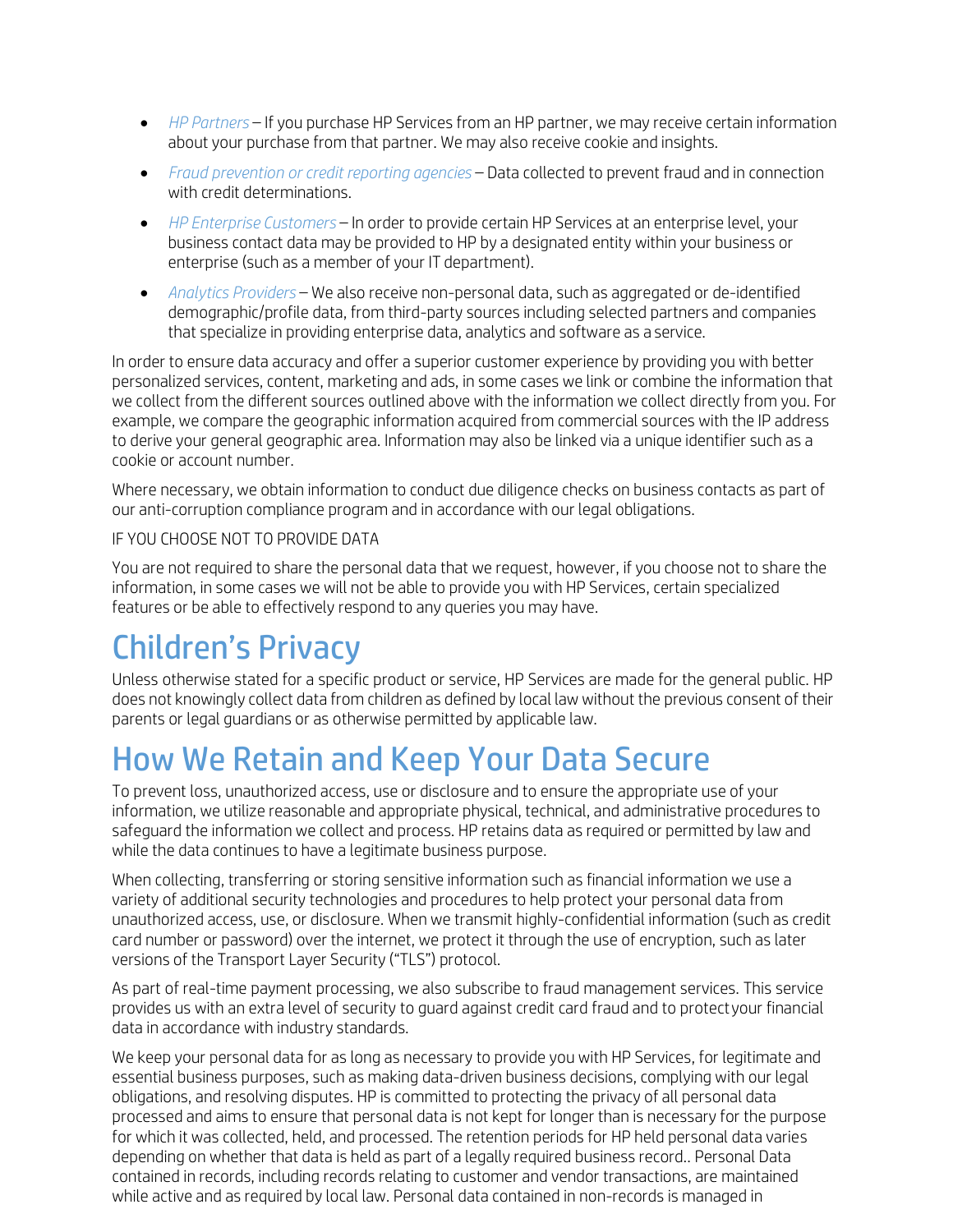accordance with the Personal Data Retention Policy, which sets retention limits. Following the expiration of the relevant retention period, information is permanently erased destroyed in a manner where they cannot be reproduced.

At your request, we will delete or anonymize your personal data so that it no longer identifies you, unless, we are legally allowed or required to maintain certain personal data.

## How We Share Data

We will only share your personal data as follows and, when applicable, only with the appropriate contractual obligations in place:

#### SHARING WITH HP COMPANIES

We may transfer your personal data to other HP entities in the US and worldwide for the purposes outlined in this Privacy Statement. To ensure that your personal data is secure and as part of our participation in th[e APEC Cross Border Privacy Rules,](http://www.cbprs.org/) [Binding Corporate Rules](http://ec.europa.eu/justice/data-protection/international-transfers/binding-corporate-rules/index_en.htm) an[d Privacy Shield](https://www.privacyshield.gov/) programs, HP entities are contractually bound to comply with our privacy requirements. Furthermore, our privacy guidelines are communicated to our HP employees on an annual basis as part of our mandatory trainings.

Where the international privacy programs identified above do not apply, when you agree to accept HP's Privacy Statement when registering a product or for service, creating an account, or otherwise providing us with your personal data, you consent to the transfer of your personal data throughout the global HP network of entities.

#### SHARING WITH SERVICE PROVIDERS & PARTNERS

We engage service providers or partners to manage or support certain aspects of our business operations on our behalf. These service providers or partners may be located in the US or in other global locations and may provide services such as credit card processing and fraud management services, customer support, sales pursuits on our behalf, order fulfillment, product delivery, content personalization, advertising and marketing activities (including digital and personalized advertising), IT services, email service providers, data hosting, live-help, debt collection and management, customer satisfaction surveys or support of HP websites. Our service providers and partners are required by contract to safeguard any personal data they receive from us and are prohibited from using the personal data for any purpose other than to perform the services as instructed by HP. In some cases, HP might contact you to measure your satisfaction with the delivery of our products and services provided by those service providers and partners.

#### SHARING OTHER INFORMATION WITH ADVERTISERS

We may also transfer information about you to advertising partners (including the ad networks, adserving companies, and other service providers they may use) so that they may recognize your devices and deliver interest-based content and advertisements to you. The information may include your name, postal address, email, device ID, or other identifier in encrypted form. The providers may process the information in hashed or de-identified form. These providers may collect additional information from you, such as your IP address and information about your browser or operating system and may combine information about you with information from other companies in data sharing cooperatives in which we participate. For more information, read HP Communications section

#### SHARING WITH OTHER THIRD PARTIES

We may also share your personal data with: (i) credit reference and fraud prevention agencies; (ii) debt collection agencies (for outstanding debts with us); or (iii) insurance providers if you have purchased an insurance policy through us (e.g. Care Packs). If you choose to provide personal data to the other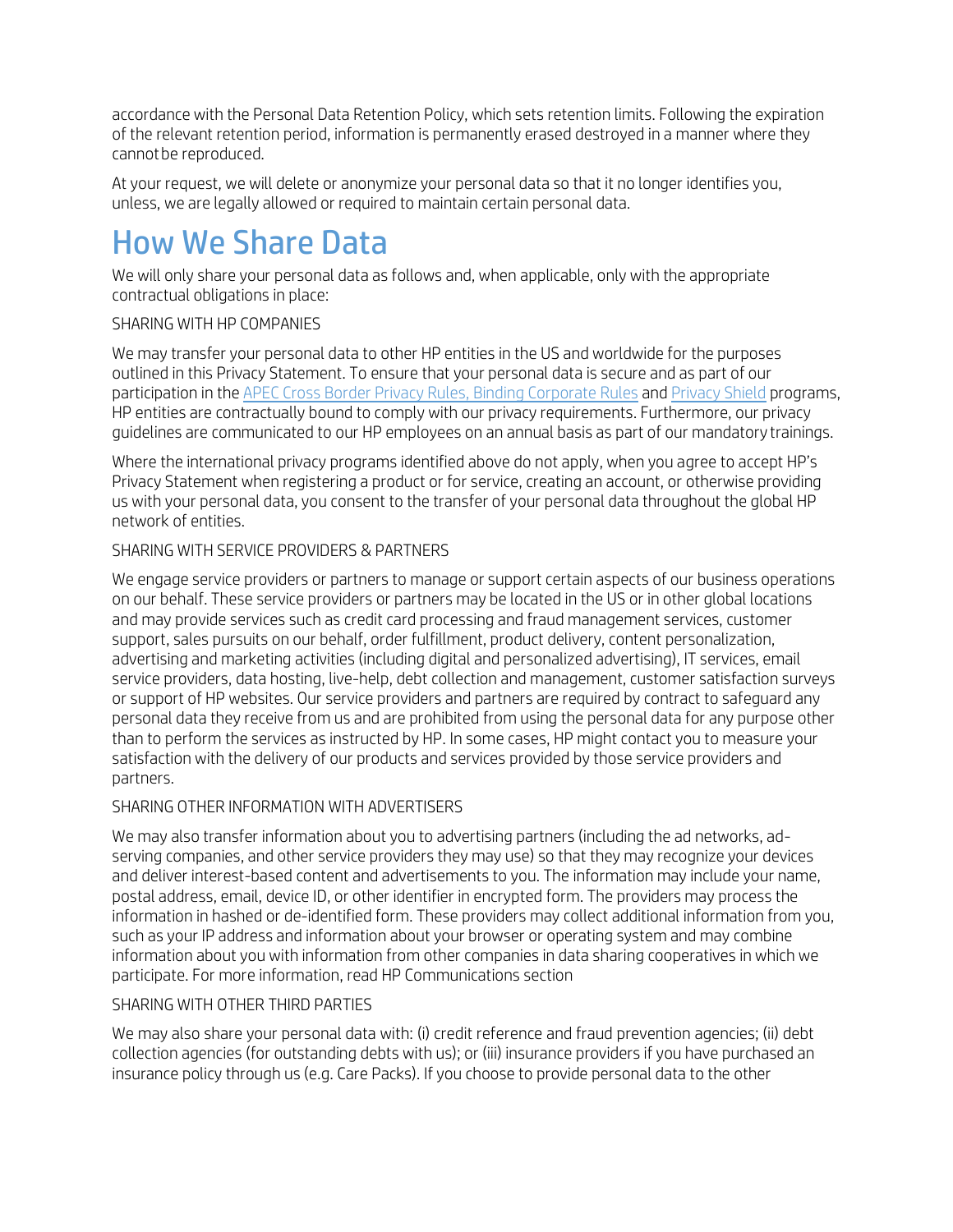companies, that personal data will be handled according to the privacy policy of those companies, which may differ from HP's policies and practices.

#### CORPORATE TRANSACTIONS

Circumstances may arise where, whether for strategic or other business reasons, HP decides to sell, buy, merge or otherwise reorganize businesses. In such transactions, we may disclose or transfer your personal data to prospective or actual purchasers or receive personal data from sellers. Our practice is to seek appropriate protection for your personal data in these types of transactions.

#### COMPLIANCE WITH LAW

We may also share your personal data when we believe, in good faith, that we have an obligation to: (i) respond to duly authorized information requests of law enforcement agencies, regulators, courts and other public authorities, including to meet national security or other law enforcement requirements; (ii) comply with any law, regulation, subpoena, or court order; (iii) investigate and help prevent security threats, fraud or other criminal or malicious activity; (iv) enforce/protect the rights and properties of HP or its subsidiaries; or (v) protect the rights or personal safety of HP, our employees, and third parties on or using HP property when allowed and in line with the requirements of applicable law.

We do not, and will not, sell personal data to third parties. We do permit third parties to collect the personal data described above through our Services and share personal data with third parties for business purposes as described in this Privacy Statement, including but not limited to providing advertising on our Services and elsewhere based on users' online activities over time and across different sites, services, and devices (so-called "interest-based advertising"). The information practices of these third parties are not covered by this Privacy Statement.

Please see our [Data Collection and Use Matrix f](http://www8.hp.com/us/en/pdf/privacy/HP_Privacy_Matrix.pdf)or a quick reference on how and with whom we share your data.

## <span id="page-9-0"></span>HP Communications

You can make or change your choices regarding subscription or general communications from HP at the data collection point or by using other methods, which are described in the following section. These options do not apply to communications primarily for the purpose of administering order completion, contracts, support, product safety warnings, driver updates, or other administrative and transactional notices where the primary purpose of these communications is not promotional in nature.

#### MARKETING & SUBSCRIPTION COMMUNICATIONS

HP marketing communications provide information about products, services, and/or support and you can select how these communications are delivered – e.g., via postal mail, email, telephone, fax or mobile device. Marketing communications may include new product or services information, special offers, personalized content, targeted advertising or invitations to participate in market research or compliance reviews. Subscription communications include email newsletters, software updates, etc. that may be expressly requested by you or which you consented to receive.

You may opt out of receiving these general communications by using one of the following methods:

- Select the email's "Opt out" or "Unsubscribe" link, or follow the instructions included in each email communication.
- To unsubscribe from messages delivered to mobile phones, reply to the message with the words "STOP" or "END."

You can also disable automatic data collection tools, such as web beacons, in email messages by not downloading images contained in messages you receive (this feature varies depending on the email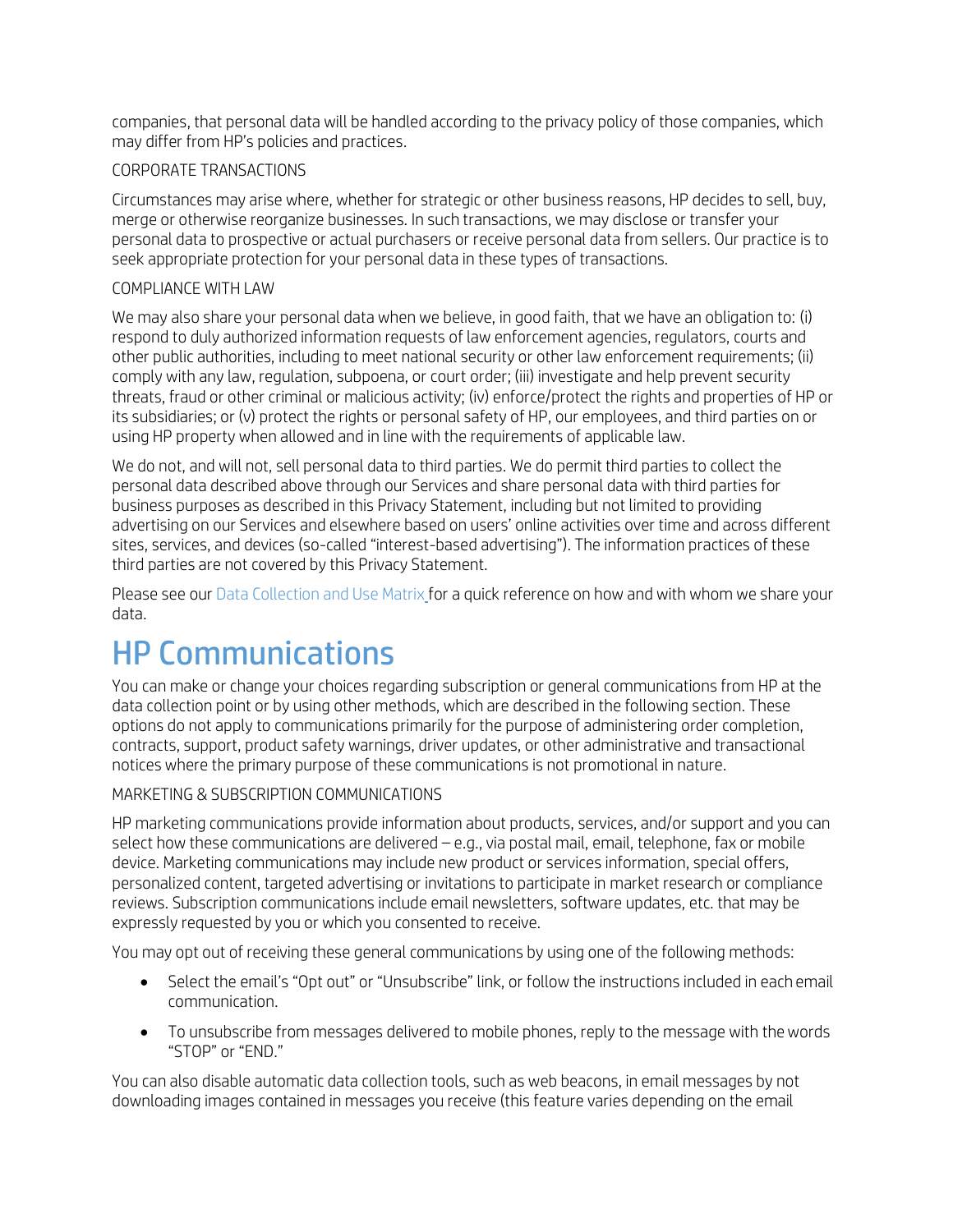software used on your personal computer). However, doing this may not always disable data collections in the email message due to specific email software capabilities. For more information about this, please refer to the information provided by your email software or service provider.

#### COOKIES AND CHOICES

HP provides you with choices about the setting of cookies and other automatic data collection tools through our Cookie Preferences Center. You can learn more about our use of these tools in our Cookies and Ad Choices Statement. You can adjust your preferences by visiting our Cookie Preferences Center.

## <span id="page-10-0"></span>Exercising Your Rights & Contacting Us

You have the right to ask us for a copy of any personal data that you have provided to us or that we maintain about you and to request an explanation about the processing. In addition, you have the right to withdraw any consent previously granted or to request correction, amendment, restriction, anonymization or deletion of your personal data; and to obtain the personal data you provide with your consent or in connection with a contract in a structured, machine readable format and to ask us to transfer this data to another data controller.

You also have the right to object to the processing of your personal data in some circumstances, including when we are using your data for direct marketing or to create a marketing profile. Please se[e the HP](#page-9-0)  [Communications Section f](#page-9-0)or guidance on how to exercise your rights and to manage your preferences for marketing and subscription communications.

In addition to the privacy controls available to you via this Privacy Statement, you can control your device data collection. In some instances, product usage data (not content of files) is collected and processed in order to deliver you the essential functionality of an HP Service, such as remote printing, Instant Ink or other web-enabled service. You can control device data collection yourself through your device settings and preferences. HP is not in a position to adjust your data collection settings without your active participation. Disabling data collection may affect the availability or functionality of such services. Data collected for the fulfilment of such essential functionality will not be processed for direct marketing purposes. If you need assistance in adjusting your data collection settings, please contact HP Customer Support with your device details.

In certain cases, these rights may be limited, for example if fulfilling your request would reveal personal data about another person or if you ask us to delete information which we are required by law to keep or have compelling legitimate interests to keep.

We will not discriminate against you for exercising your rights and choices, although some of the functionality and features available on HP Services may change or no longer be available to you. Any difference in the Services are related to the value provided.

To exercise your rights, or if you have any questions or concerns about our Privacy Statement, our collection and use of your data or a possible breach of local privacy laws, you can contact [HP's Chief](http://www8.hp.com/us/en/privacy/ww-privacy-form.html) [Privacy and Data Protection Officer o](http://www8.hp.com/us/en/privacy/ww-privacy-form.html)r write to us at the appropriate address below:

| EU<br><b>HP France SAS</b><br>Global Legal Affairs<br>ATTN: Privacy Office<br>14 rue de la Verrerie<br>$CS$ 40012 - 92197<br>Meudon Cedex | MEXICO<br>HP Inc.<br>Global Legal Affairs<br>ATTN: Privacy Office<br>Av. Vasco de Quiroga #2999<br>Col. Santa Fe Peña Blanca<br>Del. Alvaro Obregon | Peoples Republic of China REST OF WORLD<br>HP Inc.<br>Global Legal Affairs<br><b>ATTN Privacy Office</b><br>No.8 Guang Shun Avenue<br>South, Bldg 1, 5th floor<br>Lei Shing Hong center,<br>ChaoYang District,<br>P.C.100102 | HP Inc.<br>Global Legal Affairs<br>ATTN: Privacy Office<br>1501 Page Mill Road<br>Palo Alto, California 94304<br><b>USA</b> |
|-------------------------------------------------------------------------------------------------------------------------------------------|-----------------------------------------------------------------------------------------------------------------------------------------------------|------------------------------------------------------------------------------------------------------------------------------------------------------------------------------------------------------------------------------|-----------------------------------------------------------------------------------------------------------------------------|
| France                                                                                                                                    | C.P. 01210 México D.F.                                                                                                                              | Beijing, China                                                                                                                                                                                                               |                                                                                                                             |